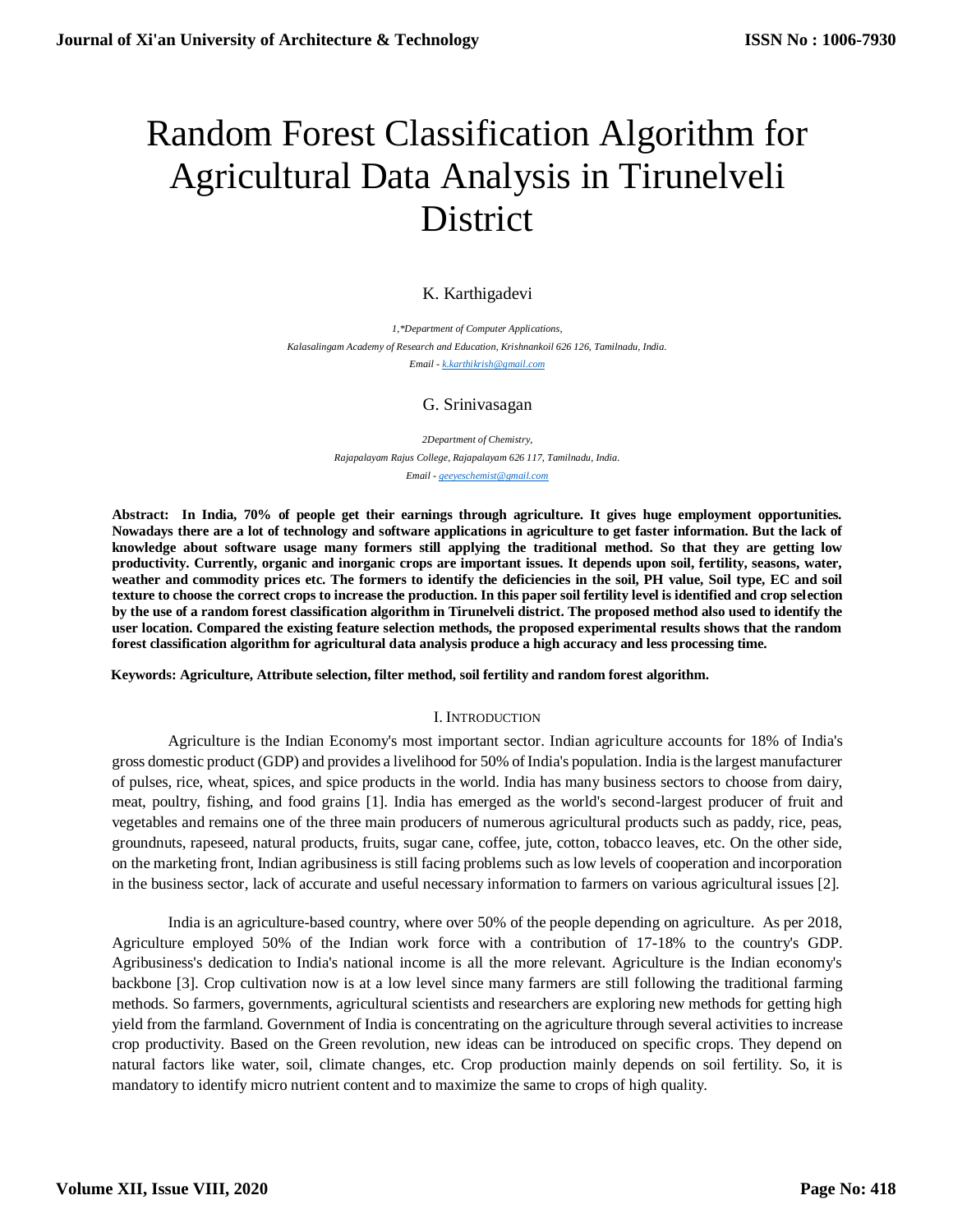In India, deficiencies in the primary nutrients (Nitrogen, Phosphorous, and Potassium) are seen in the soil. So, it is mandatory to take necessary action for overcoming the deficiency by applying the correct quality of fertilizers for the crop. Soil health is a combination of physical, chemical and biological activities of soil [4]. The essential goal of any technology with respect to agriculture is to make improve crop production with many immediate and sustainable benefits.

Government of India has taken necessary steps to overcome this problem for ensuring good income to the farmers through the Information Communication Technology (ICT). Natural farming has gradually developed, encouraged by a variety of alerts but hampered by the counterculture label. Reporting the 1990s findings reveal presence of insect killers and chemical compounds in food for humans, mainly children (for instance, applied alar on apples). The rising demand for biologically formed food, it gives rise to stimulation of the development of natural farmhouse [5]. After the 2010 decade, the internet Archive is huge and growing every day. Now, most of the people are obtaining information from the internet, which is the most excellent stage to sell crops in the market and promote farming activities and for information to reaches farmers directly.

Farmers now use web pages and social media to acquire information regarding development techniques, agrimarket information and share new intercropping ideas. Government of India hosts and maintains many agriculture information websites like iKisan.com [6].

With a rise in the Internet usage and increase in Smartphone access in rural areas, farmers have been able to make use of the Internet to obtain solution for problems in farming. Government along with various companies and NGOs has established mobile app applications for farmers that offer real-time information about weather, local markets, seeds, fertilizers among other things [7]. Farmers can also relate and get guidance from agriculture experts across the country via the apps. Government of India has introduced mobile phone applications to help the farmers in getting crop related information like insurance, and across the nation, current prices for agriculture products.

Agriculture plays a vital role in every nation's economy as it helps to feed a country's entire population. In this respect, it connects and communicates with all of that country's related industries. A country is generally regarded as a socially and politically stable nation if it has a rather strong agricultural base. The main source of work in most countries is an agricultural sector. Usually large farms need to hire additional hands for cultivation and take care of the related farm animals. Most of these large farms have nearby processing plants to finalize and develop their agricultural products [8].

Many new farms and businesses linked to farming make good use of modern equipment as well as science and technology concepts. Many farmers do not realize that soil testing has no relevant knowledge of their soil. Soil test reports enable farmers to make the choice of the right fertility and get knowledge of the use of fertilizer based on the soil requirement. Excessive distribution of fertilizers is sometime one of the major problems in agricultural domain [9]. This requires rectification through analysis of the soil fertility level. In addition, is important to define the time of distribution, type and quantity of fertilizers for healthy crop growth. Also farmers do not consider environmental factors in the choice of crops. This leads to poor harvest. These are the current issues of the agriculturists and farmers. In this regard, this study motivates the Virudhunagar District farmers via mobile app to assist and make the right decision to optimize the crop yield based on soil and water nutrient availability, analysis of crop prices, season basedinter cropping suggestions, ground water level availability, and also crop sowing recommendations based on environmental factors.

Data Mining relates to extracting information from large quantities of data. This techniques are applied on raw data and useful information extracted [10]. The knowledge or information are obtained might be used for some of the following implementations: Market research, Fraud prevention, Medicine, Educational Data Mining, Agriculture decision support system and Web Mining etc. Data defines raw data and information refers to meaningful information. A large amount of data, combined with the need for powerful data analysis methods, was characterized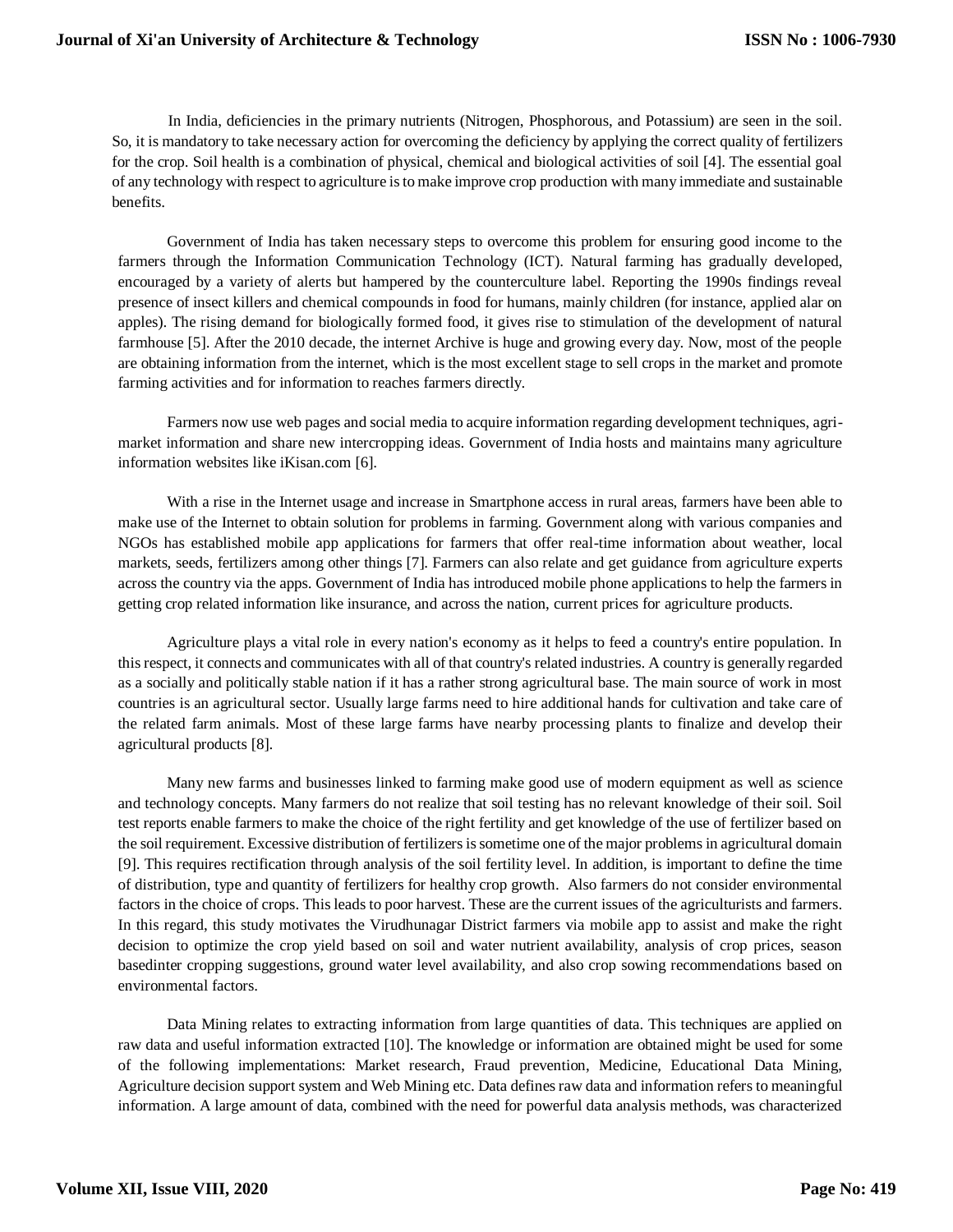as rich in data but poor in detail. Data on richest information repositories are available. Data mining has sophisticated algorithms to classify data. It is an analytical tool that helps uses in the analysis of information from a range of measurements or angles is identified, classified and reviewed [11]. These methods cannot find exact associations or predictions with massive amount of samples inside of the vast relational databases.

There are the following phases in the Knowledge discovery process:

- 1. Data Cleaning: Original data includes incomplete values, scattered data, insignificant data but unidentified information. The method of data cleaning is to eliminate missing values
- 2. Data Integration: In this stage, data are retrieved from multiple data sources and repositories are combined together with all sufficient data
- 3. Data Selection: In this step, relevant data are selected from various databases for processing.

The interesting hidden information is retrieved

- 4. Data Transformation: It is used for combining into forms and standardization using aggregation operations
- 5. Data Mining: It refers to extraction of the interesting information from the real data
- 6. Pattern Evaluation: It is used to identify accurate and interesting patterns of knowledge based on certain strategies.
- 7. Knowledge Presentation: Visualization and representation of information approaches are used in this process to show derived information

The following table 1 represent the comparison between the different decision support system.

It shows the comparison between different existing decision support system like CropSyst, SWASALT, e-Sagu, CROPWAT, CROPGRO Soybean Model, DSSAT – CERES (Wheat), mKRISHITM, DSSAT-CSM- CERES (Wheat) 4.0, IPM and CROPMAN models with its advantages and disadvantages. In his work, the proposed system is not only expecting the crop yield production value and the purposes behind its help, yet in addition the educators of specialists, including the recommendations to deliver more than crop yield prediction.

| S. No | <b>DSS NAME</b> | <b>DESCRIPTION</b>                                                                                                                                                                                                                                                                                                                                                                                                                                                                                    |
|-------|-----------------|-------------------------------------------------------------------------------------------------------------------------------------------------------------------------------------------------------------------------------------------------------------------------------------------------------------------------------------------------------------------------------------------------------------------------------------------------------------------------------------------------------|
|       | CropSyst        | Deep alluvial loamy sand typic Ustripsamment soils under<br>hyper-thermic regime parameters are considered<br>Data set covered located in Ludhiana Punjab<br>$\bullet$<br>Earlier the transplanting dates of crops were in May<br>٠<br>Required frequent irrigation to meet crop requirements<br>٠<br>Calibrated the model for shifting of transplanting dates of rice<br>$\bullet$<br>from May to June, which helped to increase the effective water<br>utilization and in turn improved grain yield |
|       |                 |                                                                                                                                                                                                                                                                                                                                                                                                                                                                                                       |

Table - 1 Comparison between the Different Decision Support Systems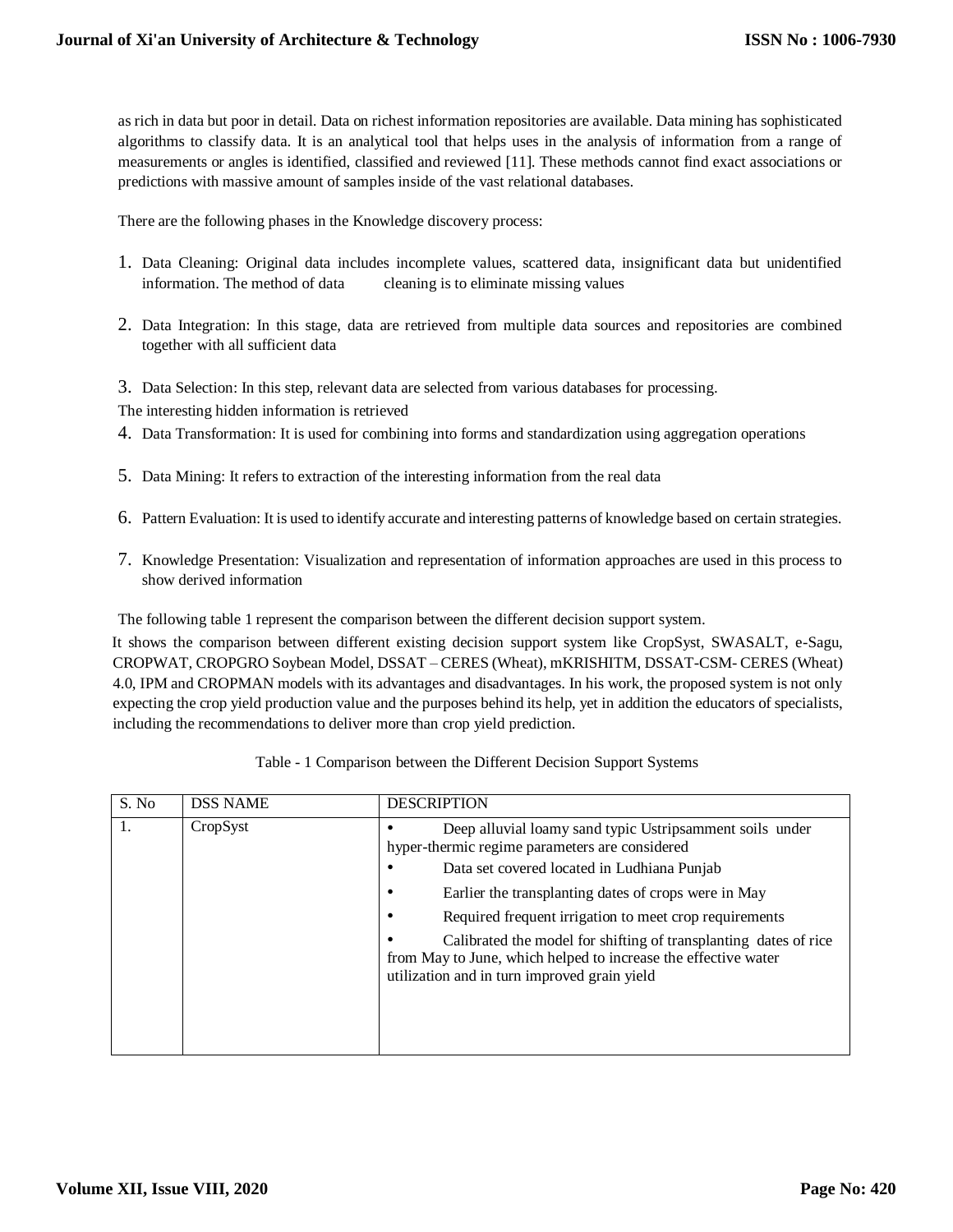| 2. | <b>SWASALT</b>            | Soil and irrigation data parameters have been considered<br>Haryana covered for data collection                                                                                           |
|----|---------------------------|-------------------------------------------------------------------------------------------------------------------------------------------------------------------------------------------|
|    |                           | Canal irrigation improved the percolation losses which resulted<br>in water logging and soil salinization                                                                                 |
|    |                           | Prevented Water logging and soil salinization, it helpful for<br>utilization of water resources                                                                                           |
| 3. | e-Sagu                    | Climatic Data, Farm specific crop details parameters are<br>considered                                                                                                                    |
|    |                           | Data set collected in Tamilnadu district                                                                                                                                                  |
|    |                           | There was a need to provide the farm specific pest management                                                                                                                             |
|    |                           | and other advice                                                                                                                                                                          |
|    |                           | • Helped farmers for farm specific agro-expert decisions to the<br>farmers to increase the crop yield                                                                                     |
| 4. | <b>CROPWAT</b>            | Climatic and crop data parameters have been considered                                                                                                                                    |
|    |                           | Andhra Pradesh, Kashmir, West Bengal districts covered .<br>Conventional irrigation scheduling was seen affecting the crop<br>irrigation supplies and thus crop yield production          |
|    |                           | Helped estimation of the crop irrigation supplies to improve<br>irrigation scheduling and in turn increase in crop yield                                                                  |
| 5. | <b>CROPGRO</b>            | Climatic Data parameters considered                                                                                                                                                       |
|    | Soybean<br>Model          | Madhya Pradesh, Maharashtra, Rajasthan and Karnataka<br>districts covered                                                                                                                 |
|    |                           | Soybean grain yield was exaggerated by temporal variations of<br>rainfall                                                                                                                 |
|    |                           | Calibrated model facilitated enhancement of soybeanyield in<br>water limiting environment based on climatic data                                                                          |
| 6. | $DSSAT -$<br><b>CERES</b> | Climate, Water and Different Nitrogen Levels parameters<br>considered                                                                                                                     |
|    | (Wheat)                   | Data set collected in Semiarid and Sub Tropical region of<br>Punjab                                                                                                                       |
|    |                           | Crop productivity was affected due to increase in depth of<br>quality ground water                                                                                                        |
|    |                           | Improved water productivity under dry land and limited water<br>environments                                                                                                              |
|    |                           |                                                                                                                                                                                           |
| 7. | mKRISHITM                 | $\bullet$<br>Climatic Data, Farm specific crop details parameters are<br>considered and data set collected in Maharashtra                                                                 |
|    |                           | There was a need to bridge the gap between farmers and<br>agriculture expert for proper nutrient and pest management • Helped<br>farmers for nutrient and pest management for Grape farms |
|    |                           |                                                                                                                                                                                           |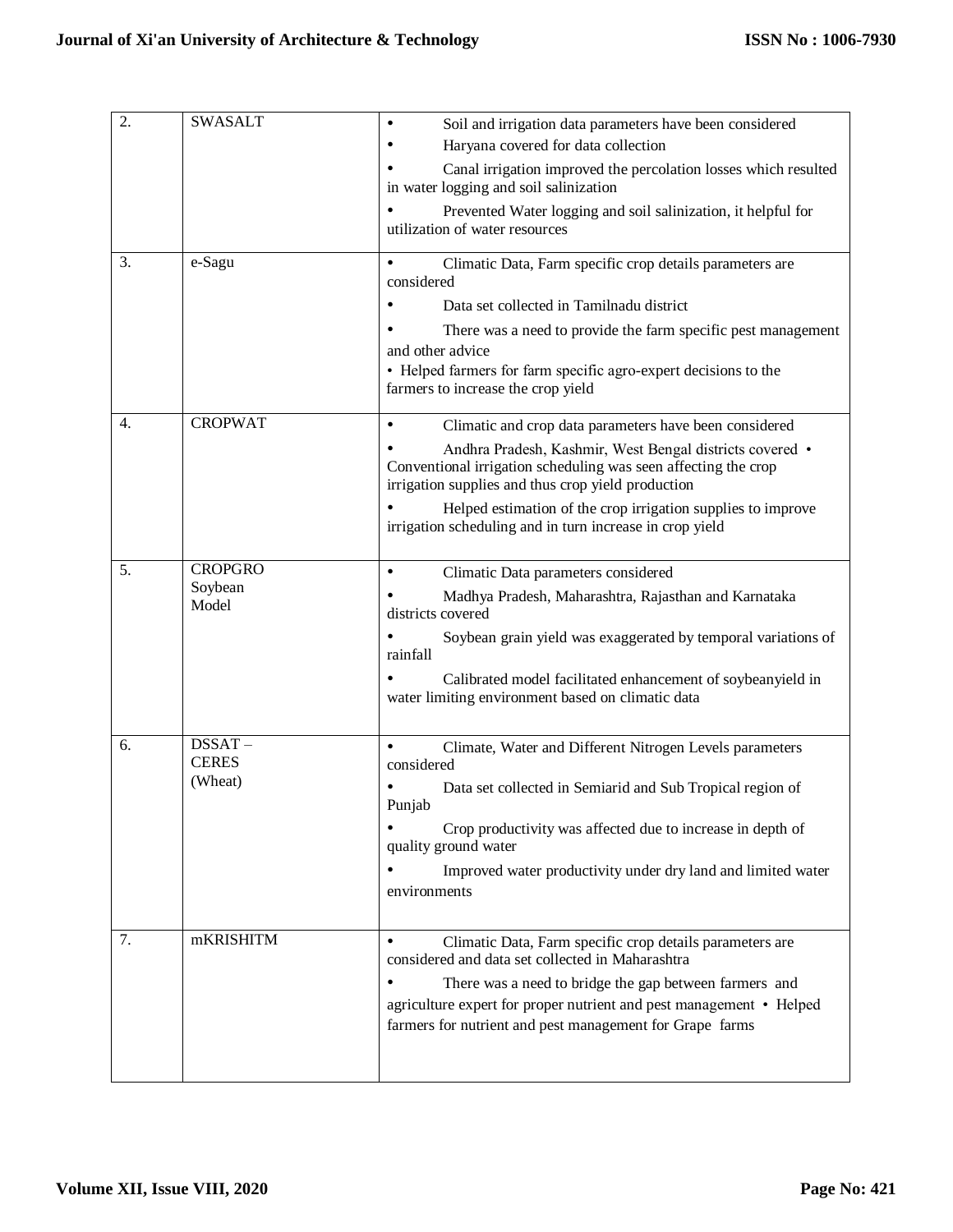| 8.  | DSSAT-CSM-<br><b>CERES</b><br>(Wheat) $4.0$ | Climatic Data parameters are considered<br>Data set collected in Ludhiana and Phillaur, Punjab<br>The model was evaluated for 13 datasets and assisted to increase<br>crop yield, CWP, IWP                                                                                                                                             |
|-----|---------------------------------------------|----------------------------------------------------------------------------------------------------------------------------------------------------------------------------------------------------------------------------------------------------------------------------------------------------------------------------------------|
| 9.  | <b>IPM</b>                                  | Climatic Data, Farm specific crop details parameters are<br>considered and data set was collected in West Bengal<br>No support for effective Pest Management for crops.<br>Assisted<br>farmers increase awareness<br>about<br>pest<br>management                                                                                       |
| 10. | <b>CROPMAN</b>                              | Site Specific Climatic Data parameters considered and<br>data set<br>collected in Punjab<br>Crop productivity was exaggerated by incorrect transplanting<br>dates which increased soil evapotranspiration and reduced water produced<br>• Yield could be increased by shifting the transplanting from mid<br>May to lower June onwards |

#### **ISSUES IDENTIFIED**

The following issues were identified based on the decision support system.

- Supply and extension price of land
- Recent government regulations
- Global financial market stability, development and fluctuations
- The effect of global trade policies on food security and product supply and demand
- Bio fuels production and uses
- Irrigation
- Lack of mechanization
- Soil erosion
- Inadequate storage facilities
- Agricultural Marketing
- Inadequate transport facilities
- Scarcity of capital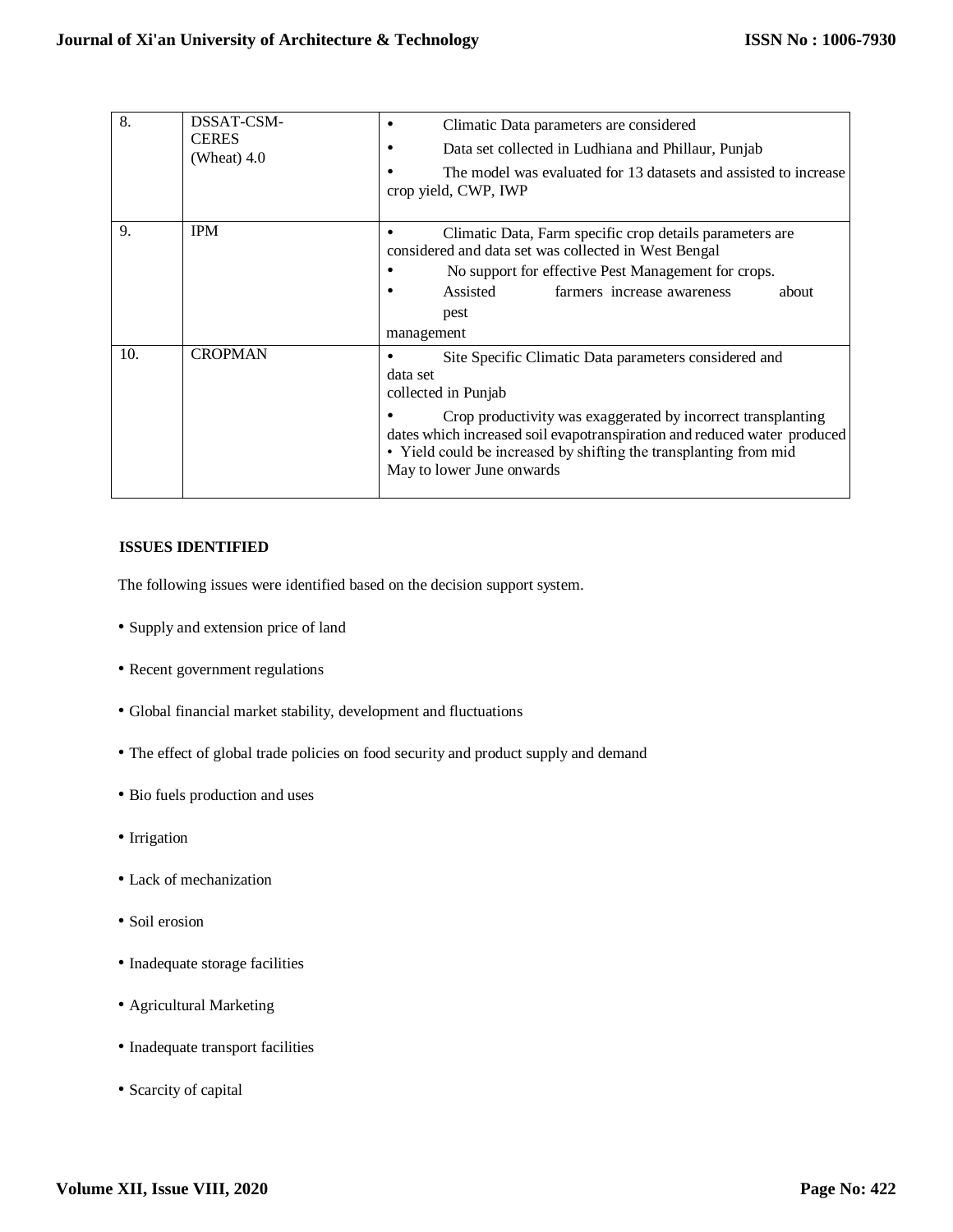#### II. RELATED WORKS

Decision Support Systems (DSS) are used for the generation of data for agriculture management systems viz., pest management, farm management and crop management systems [12]. The performance of these systems is low. Hence, the utilization of IoT based advanced techniques could improve the process of decisions of the farmer about crop fertilization. Many authors have done research using data mining techniques with small instances. The decision support system model, related to soil water balance, considers several factors that include soil type, weather, canal network, and crop type. Decision support systems are widely applied in various parts of India for different agricultural management activities. Furthermore, the issues are handover be the uncertainty related with expected instances. Which variations in non-living wealth are made place to place, and the contacts of these alterations are described using novel algorithms, crop productivity being one such activity which has provided considerably good results with the use of DSS [13][21].

The DSS named as "Crop Environment Resource Synthesis (CERES) -Wheat", is a component of DSSAT which was effectively applied for reproduction of the crop growth and progress of wheat under nitrogen levels, variable climatic condition, and water in semi-aridand subtropical regions of Punjab for five cropping seasons from 2000-2001 through 2004- 2005 [14][18].

The model outcome are accomplishes small pieces of yield and water efficiency exaggerated by the holding water capability of the soil. It was extended with Cropping System Model (CSM) named as "DSSAT- CSMCERES-Wheat 4.0". It was calibrated and validated on 13 different datasets of different farms of Ludhiana and Phillaur, Punjab collected between 2002-2006 to predict and increase crop yield and for irrigation scheduling. Advisory DSS performance plays a very significant role in Indian agriculture. e-Sagu, farm precise DSS residential through IIIT, Hyderabad, under the aegis of Media Lab Asia. It assists the progress in the farmhouse production distributing firstclass farmhouse detailed agro-expert decisions in a sensible behavior of every farmhouse activities at the farmer's doorsteps. This recommendation was provided during at all periods of cultivation of crops at the beginning of the crop sowing stage giving up toharvesting stage, it decrease the price of crop growing along with boosting the farmhouse yield with the excellence of agricultural products [15][19].

"MKRISHITM" Decision Support System for suitable nutrient and pest management recommendation for grape farms throughout mobile phones. It was established by Tata Consultancy Services and set up in Borgaon village, Maharashtra. Integrated Pest Management is an essential factor in agriculture. For the environmental plant security of southern 24districts at West Bengal, an Integrated Pest Management (IPM) DSS named "Cell Phone" was created. The DSS helped for sustainable IPM by creating continuous awareness among farmers and in turn to get better crop productivity [16][20].

#### III. METHODOLOGY

 Feature selection technique is also known as the preprocessing technique. Which is used to remove the unrelated and terminated elements the accuracy [17]. It is used to relate the data to the attributes and the classification algorithm. Feature selection method is essential one for the use of high dimensionality and the massive quantity of data to learn the task. Throughout the learning procedure the unrelated features are to converted overfit, computationally complex, become less comprehensible and decrease learning accuracy. Feature selection methods can be characterized into wrapper methods, Filter methods, and hybrid methods and embedded methods.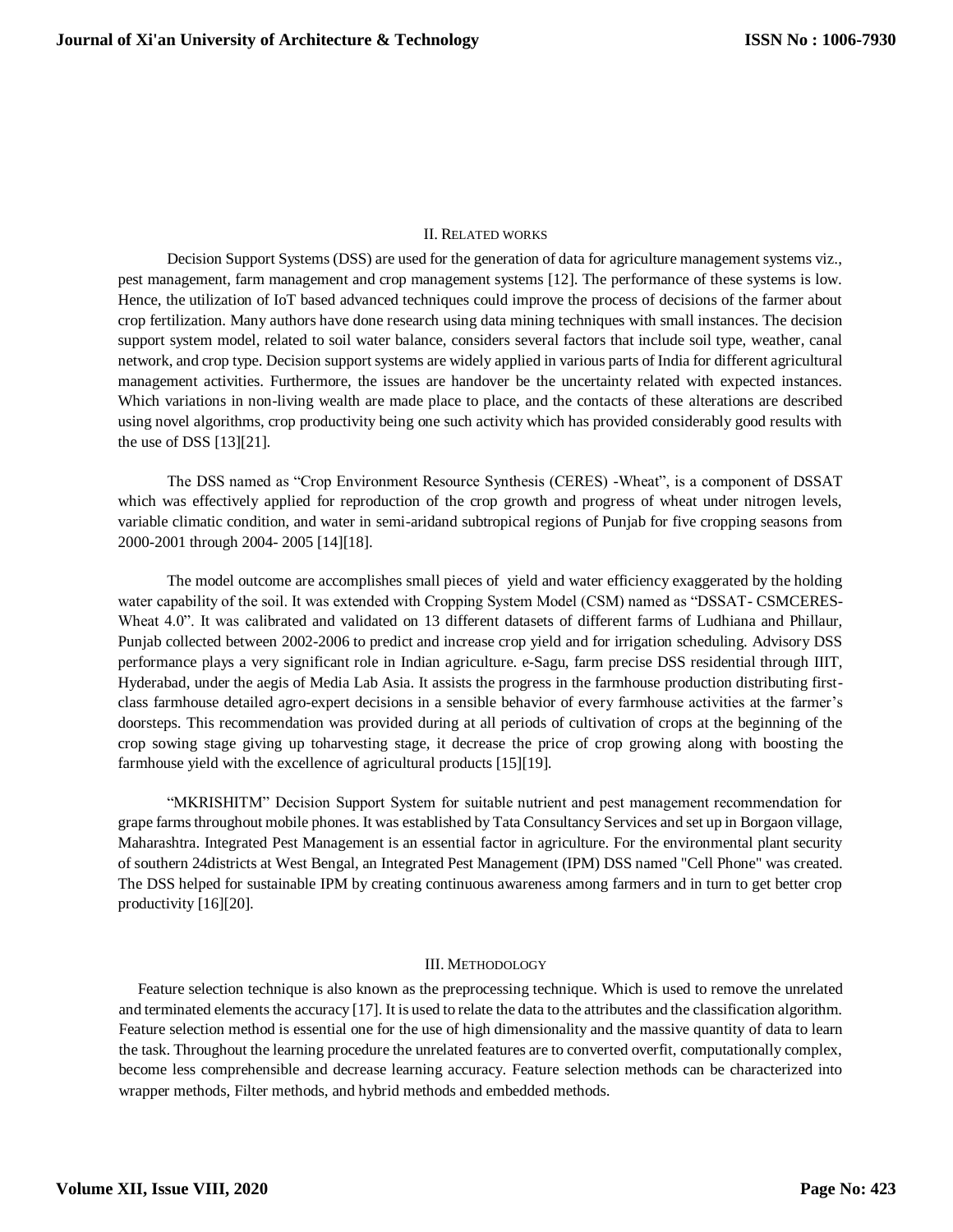

#### Figure 1. Workflow

The workflow of the proposed method is shown in Figure 1. It has the data preprocessing steps to remove the noisy values in the dataset and then select the relevant features for predict the soil fertility level by using attribute selection methods. In that, discover the finest attribute selection method compared with five feature selection methods.

#### *3.1 Random Forest Algorithm-*

Random forests algorithms are used for classification and regression. The random forest is an ensemble learning method, composed of multiple decision trees. By averaging out the impact of several decision trees, random forests tend to improve prediction. There are many different models available to make predictions on classification data. Logistic regression is one of the most common for binomial data. Other methodologies includ[e](https://medium.com/machine-learning-101/chapter-2-svm-support-vector-machine-theory-f0812effc72) support vecto[r](https://medium.com/machine-learning-101/chapter-2-svm-support-vector-machine-theory-f0812effc72) [machines](https://medium.com/machine-learning-101/chapter-2-svm-support-vector-machine-theory-f0812effc72) ("SVMs"), naive Bay[es,](https://en.wikipedia.org/wiki/Naive_Bayes_classifier) and [k-n](https://en.wikipedia.org/wiki/K-nearest_neighbors_algorithm)earest neighbo[rs.](https://en.wikipedia.org/wiki/K-nearest_neighbors_algorithm) Random forests tend to shine in scenarios where a model has a large number of features that individually have weak predicative power but much stronger power collectively.

#### *3.2 Soil data set attributes-*

|      | import soil as sd# |                                   |                                                                                                    |  |
|------|--------------------|-----------------------------------|----------------------------------------------------------------------------------------------------|--|
| list | for                | $'Ca', 'B', ''$ Fertility Level'] | column headers names = ['Sample No', 'pH', 'EC', 'OC', 'N', 'P', 'K', 'S', 'Zn', 'Fe', 'Cu', 'Mn', |  |

#### Figure 2. List of soil data set attributes

Figure 2 represents the list of soil data set attributes like sample number, pH, EC, OC, N, P, K, S,Zn, Fe, Cu, Mn, Ca, B. These details will be stored in a soil database. Using above Python coding to list the above attributes and store it in a database.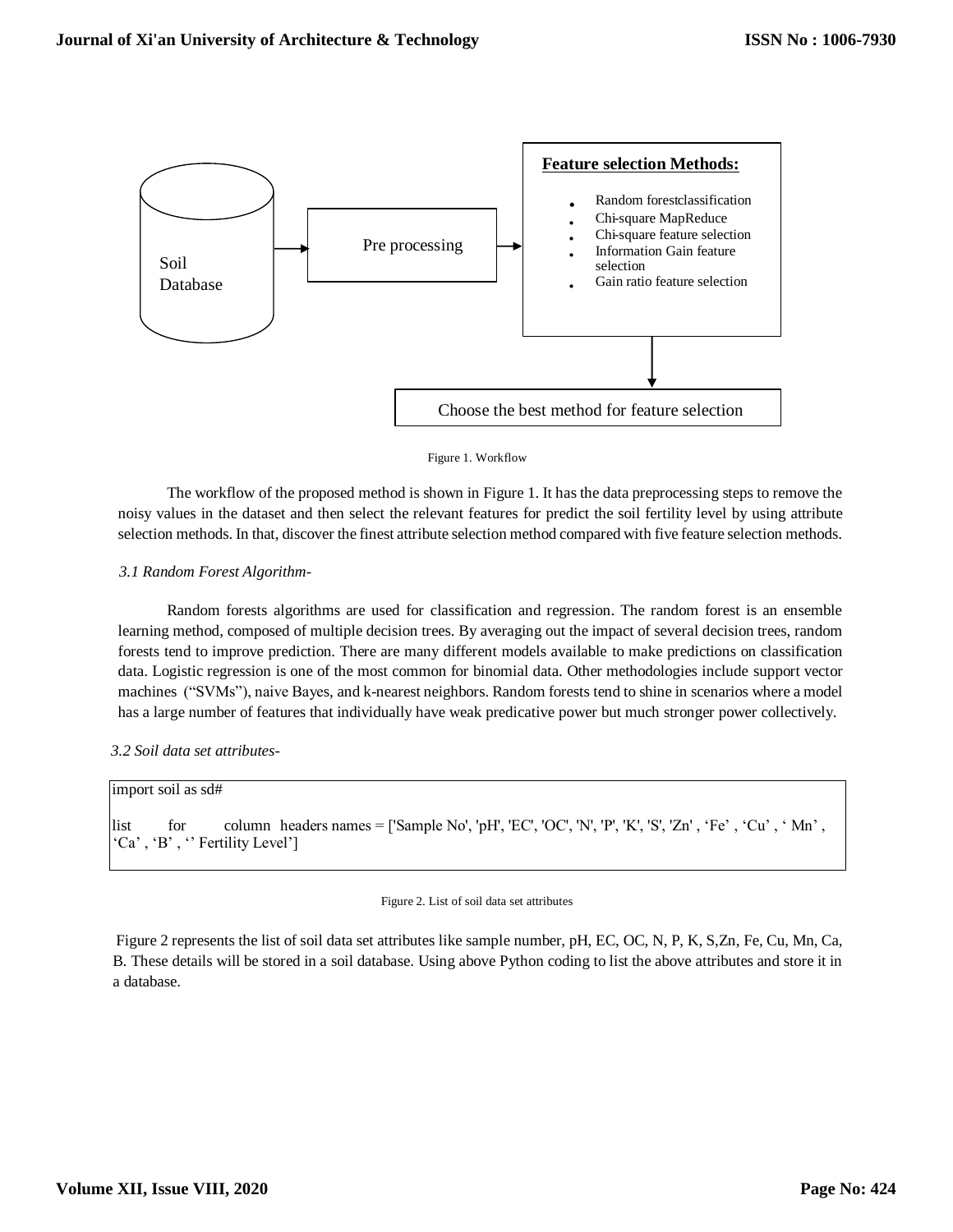| #  | open                | file | with  |      |                                                                  |      | sd.read csv     |  |
|----|---------------------|------|-------|------|------------------------------------------------------------------|------|-----------------|--|
| df | $=$                 |      |       |      | sd.read_csv("https://soilhealth.dac.gov.in/NewHomePage/NutriPage |      | ", names=names) |  |
|    | $print(df.shape)$ # |      | print | head | of $print(df.head())$                                            | data | set             |  |
|    |                     |      |       |      |                                                                  |      |                 |  |
|    |                     |      |       |      |                                                                  |      |                 |  |

Figure 3. Display the soil data set attributes in website

Figure 3 represents the soil database attributes which are available in a soil health website. Using above python coding to get separate attributes from that particular website.

| <b>Attributes</b>      | <b>Description</b>                           |
|------------------------|----------------------------------------------|
| <b>Sample No</b>       | Soil testing report identification number    |
| pH                     | Soil pH value                                |
| EC                     | Electrical conductivity/mmhos/cm             |
| oc                     | Organic Carbon/%                             |
| $\mathbf N$            | Nitrogen/ppm                                 |
| P                      | Phosphorus/ppm                               |
| $\mathbf K$            | Potassium/ppm                                |
| S                      | Sulphur/ppm                                  |
| Zn                     | Zinc/ppm                                     |
| Fe                     | Iron/ppm                                     |
| Cu                     | Copper/ppm                                   |
| Mn                     | Manganese/ppm                                |
| Ca                     | Calcium/ppm                                  |
| B                      | Boron/ppm                                    |
| <b>Fertility Level</b> | soil: Very high, High, Medium, Low, Very Low |

|  |  | Table - 2 Soil data set attributes |
|--|--|------------------------------------|
|  |  |                                    |

The above Table-2 represent the abbreviation of various soil data set attributes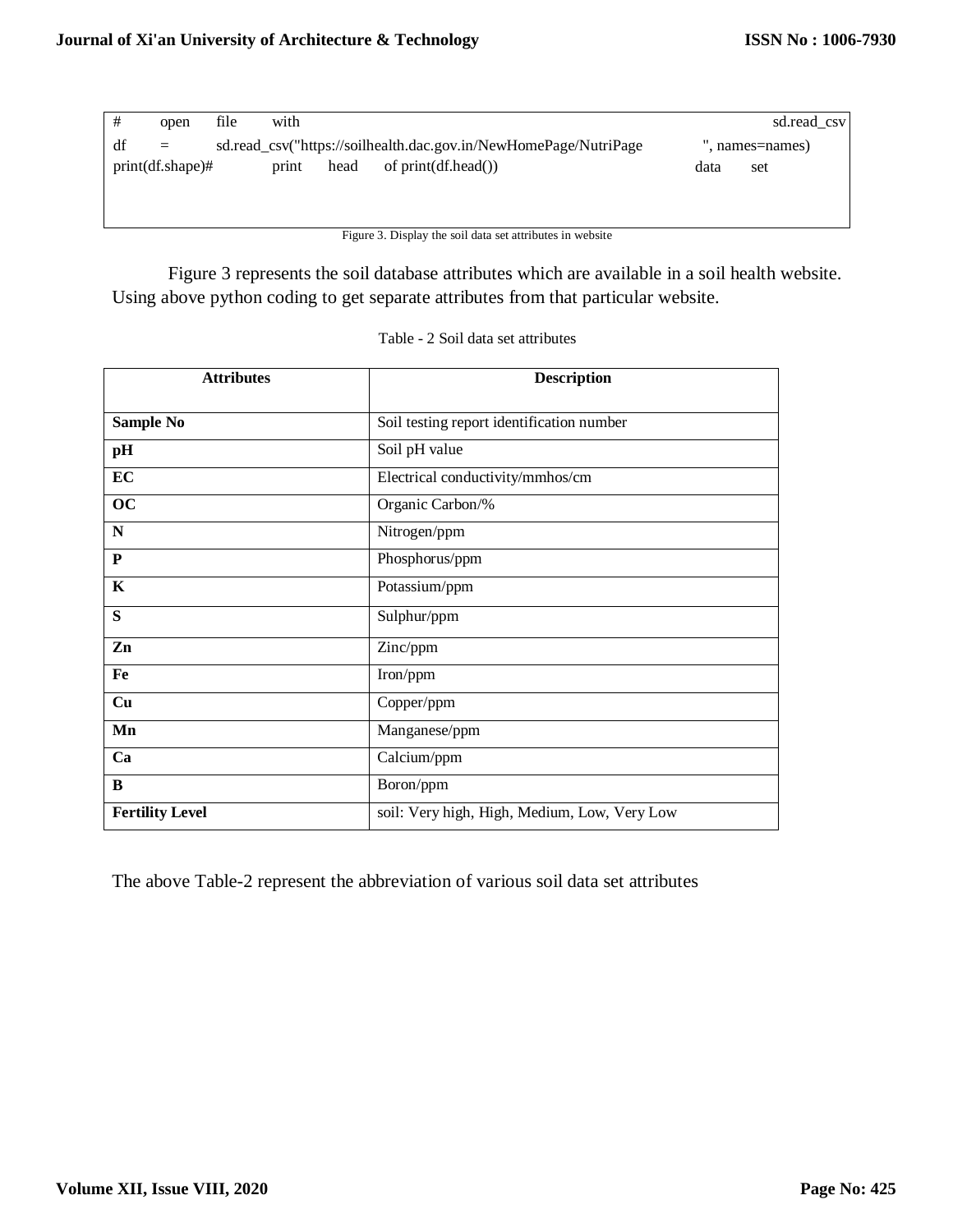|              |                                            |                                                                                                                            |                                                                                                |                                                                      |                                                                                            |                                                                                                            | Soll Health                                                                  |                                        |                                   |                                   |                     |                                                   |                                          |  |
|--------------|--------------------------------------------|----------------------------------------------------------------------------------------------------------------------------|------------------------------------------------------------------------------------------------|----------------------------------------------------------------------|--------------------------------------------------------------------------------------------|------------------------------------------------------------------------------------------------------------|------------------------------------------------------------------------------|----------------------------------------|-----------------------------------|-----------------------------------|---------------------|---------------------------------------------------|------------------------------------------|--|
| Category*    |                                            | Vilage Vilse                                                                                                               | $\bullet$                                                                                      | Parameter                                                            | $-48 -$                                                                                    |                                                                                                            | ٠                                                                            | Cycle*                                 |                                   | 2019-20 to 2020-2021 V            |                     |                                                   |                                          |  |
| $V = V$      | State* Tami Natu                           | $\bullet$                                                                                                                  |                                                                                                | District* Truneivel:                                                 |                                                                                            | ٠                                                                                                          |                                                                              |                                        |                                   |                                   |                     |                                                   |                                          |  |
|              | State: Tamil Nadu<br>District: Tirunelveli |                                                                                                                            |                                                                                                |                                                                      |                                                                                            |                                                                                                            |                                                                              | Nutrient Status - Village Wise Total   |                                   |                                   |                     |                                                   |                                          |  |
| Sr.No.       | <b>Sample</b><br>No.                       | pH                                                                                                                         | EC                                                                                             | OC                                                                   | N                                                                                          | P.                                                                                                         | ĸ                                                                            | s                                      | Zn                                | Fe                                | Cu                  | Mm                                                | B.                                       |  |
| $\mathbf{I}$ | Block/Mandal: Nanguneri                    |                                                                                                                            |                                                                                                |                                                                      |                                                                                            |                                                                                                            |                                                                              |                                        |                                   |                                   |                     |                                                   |                                          |  |
|              | <b>Village: Pappankulam</b>                |                                                                                                                            |                                                                                                |                                                                      |                                                                                            |                                                                                                            |                                                                              |                                        |                                   |                                   |                     |                                                   |                                          |  |
|              |                                            | $85 - 8$<br>SeAc-0<br>$10\text{hc} - \theta$<br>$MAC - 0$<br>$SLC - 0$<br>N + B<br>$HNI - 15$<br>$SL(1 - 1)$<br>$Tot - 15$ | $N - 15$<br>ChGa-<br>0<br><b>HTCG-</b><br>$^{\circ}$<br><b>TYCA</b><br><b>DO</b><br>$Tot - 15$ | $VI - 4$<br>$L = 11$<br>$VH - G$<br>$H - H$<br>$H - 0$<br>$Tot-15$   | w<br>$-14$<br>×<br>1<br>w<br>õ<br>$\alpha$<br>н<br>m<br>$-0$<br>$Tot - 15$                 | $-13$<br>$-8$<br>$\ddot{\text{o}}$<br>и<br>$-31$<br>純<br>×<br>12<br>$Tot - 15$                             | w<br>$-10$<br>$-0$<br><b>VN</b><br>$-1$<br>$H - 10$<br>$Tot-15$              | $5 - 4$<br>$D - 11$<br>$-2$ Tut 15     | $8 - 1$<br>$D - 14$<br>$Tol-15$   | $5 - 15$<br>$D = 0$<br>$Tod - 15$ | $8 - 15$<br>$D - D$ | $S - 15$<br>$D - D$<br>Tot 15 Tot 15 Tot 15       | $S - I$<br>$D - 14$                      |  |
|              | <b>Total No</b><br>Nangument               | $MS - D$<br>Selector<br>$HAC = 0$<br>$MML - D$<br>$SLAr - 0$<br>$16 - 0$<br>$ithl - 15$<br>$SL(1 - 1)$<br>$Tot - 15$       | $18 - 15$<br>CFG-<br>$0$ .<br>HTCG-<br>n.<br>EFER-<br>n<br>$Tot-15$                            | $VL - 4$<br>$1 - 11$<br>$VH - D$<br>$H - 0$<br>$H - 0$<br>$Tot - 15$ | $14 - 20$<br>t.<br>1.<br>$\sim$<br><b>VH</b><br>- 8<br>$\frac{1}{2}$<br>и<br>M<br>$Tot-15$ | W.<br>$-9$<br>$-0$<br>ĸ.<br>$-0$<br>VH <sub>1</sub><br>$-3$<br>Ħ<br>M<br>s<br>$\frac{1}{12}$<br>$Tot - 15$ | VL.<br>$-9$<br>$-0$<br>x.<br>$VH - 2$<br>$-3$<br>н<br>$H = 10$<br>$Tut - 15$ | $3 - 4$<br>$0 - 11$<br>T <sub>15</sub> | $5 - 1$<br>$D - 14$<br>$Tat - 15$ | $8 - 15$<br>$D - 0$<br>$Tot - 15$ | $8 - 15$<br>$0 - 0$ | $5 - 15$<br>$0 - 0$<br>Tot - 15 Tot - 15 Tot - 15 | $S - 1$<br>$D - 14$<br>Activate Wind Iv. |  |

Figure 4. Sample soil nutrient status available in a website

Figure 4 represent a village wise sample soil nutrient status displayed in a website. Here we choose a Tirunelveli district and choose a Nanguneri block. It will display the soil details of the surrounding area of the block Nanguneri.

|                                            |                                                                                       |                           |                                          |                                  |       |                        |                       | <b>Genet Language</b> English | $\pmb{\tau}$          | Seamnesonne & X X |  |
|--------------------------------------------|---------------------------------------------------------------------------------------|---------------------------|------------------------------------------|----------------------------------|-------|------------------------|-----------------------|-------------------------------|-----------------------|-------------------|--|
| Tables                                     | <b>Dashboard</b><br>Reports                                                           |                           |                                          |                                  |       |                        |                       |                               |                       |                   |  |
|                                            |                                                                                       |                           |                                          |                                  |       |                        | Soil Health           |                               |                       |                   |  |
| Category*                                  | Black Visa                                                                            | ٠.                        |                                          | Parameter<br>District* Truneivei | Miero | $\star$                | ٠.                    | Cycle*                        | 2019-2016 2020-2021 * |                   |  |
| State* Tamil Nadu<br>View<br>$-4/12$<br>34 | ٠<br>$d1 - 21 - 0$<br>Micro Nutrient Status - Block Wise %<br>Tirunciveli, Tamil Nadu |                           |                                          |                                  |       | Find Lincoln, and Call |                       |                               |                       |                   |  |
|                                            |                                                                                       |                           | Soil Deficiency in terms of Nutrients in |                                  |       |                        |                       |                               |                       |                   |  |
|                                            | Sr.No. Block/Mandal                                                                   | Zn                        | Fe                                       | Cu                               | Mn    | B                      | s                     |                               |                       |                   |  |
|                                            | 1 Nanguner                                                                            | 53.33%                    | 0.00%                                    | 0.00%                            | 0.00% |                        | 93.33% 73.33%         |                               |                       |                   |  |
|                                            | 2 Pappakud<br>3 Vallivoor                                                             | 75.35%<br>100.00% 100.00% | 0.00%                                    | $0.00\%$<br>0.00%                | 0.00% | 0.00% 100.00%          | 0.00%<br>0.00% 49.00% |                               |                       |                   |  |

Figure 5. Display the block wise micro nutrient status

Figure 5 shows the micro nutrient status in block wise. Here the sample micro nutrient status will be displayed in a Nanguneri block.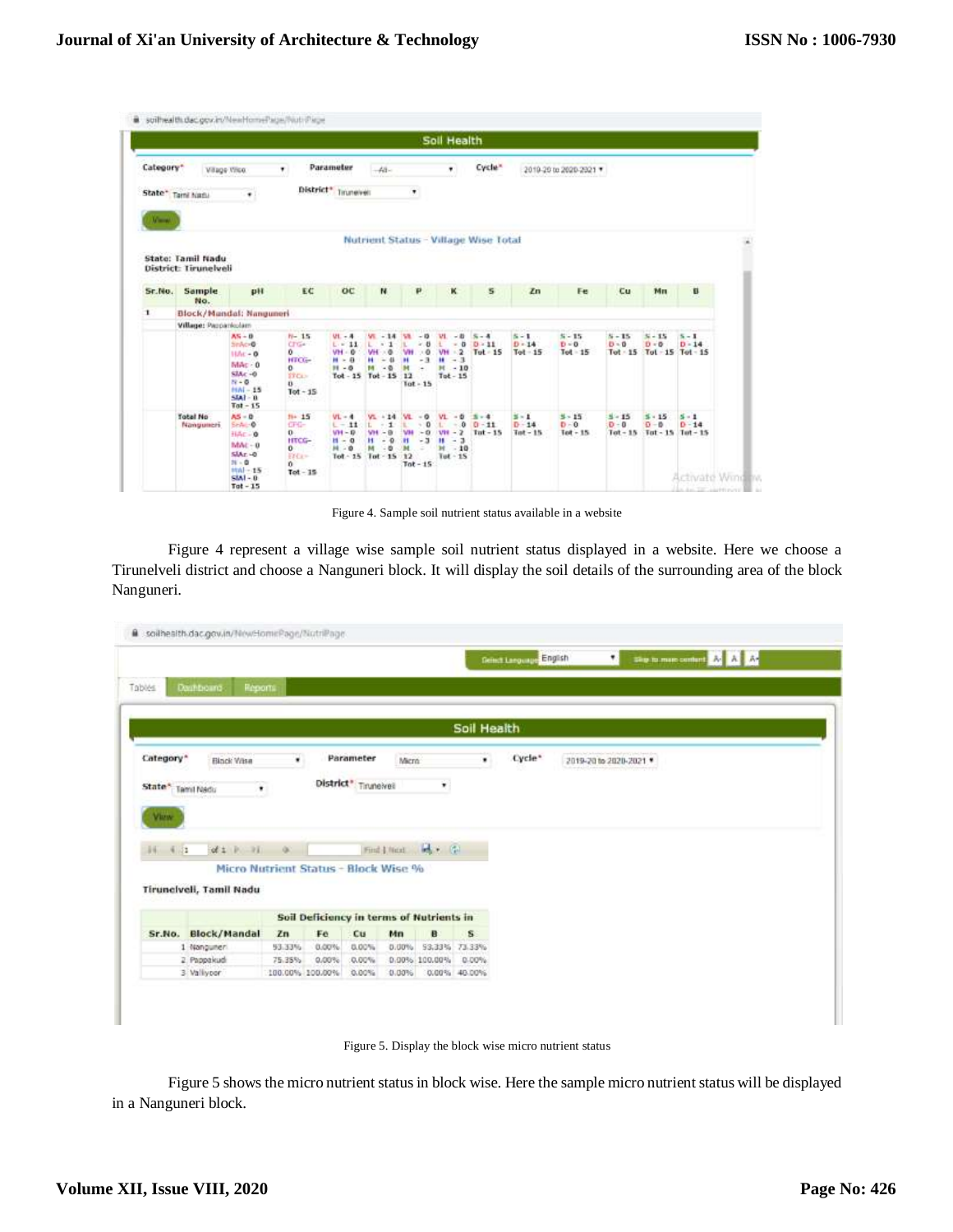|                   |                      |        |        |                       |        |                     | Soil Health             |        |                      |  |
|-------------------|----------------------|--------|--------|-----------------------|--------|---------------------|-------------------------|--------|----------------------|--|
| Category*         | Black Wise           | ۷.     |        | Parameter             | Micro- |                     | ٠                       | Cycle* | 2017-18 to 2018-19 . |  |
| State" Tamil Nadu | ۳                    |        |        | District* Tinunelvell |        | ٠                   |                         |        |                      |  |
| VWW.              |                      |        |        |                       |        |                     |                         |        |                      |  |
| Sr.No.            | Block/Mandal         | Zn     | Fe     | Cu                    | Mn     | B                   | $\overline{\mathbf{s}}$ |        |                      |  |
|                   | 1 Alenguiam          | 75.51% | 化系统    | 1.09%                 |        | 2.10% 41.27% 16.02% |                         |        |                      |  |
|                   | 2 Ambessmudram       | 45.25% | 0.40%  | 0.20%                 |        | 0.40% 55.74%        | 1.06%                   |        |                      |  |
|                   | 3 Cheranmahadevi     | 43.92% | 16.54% | 0.55%                 |        | 2.91% 51.00%        | 5.34%                   |        |                      |  |
|                   | 4 Kadaiyanaflur      | 23.39% | 6,80%  | 3.02%                 |        | 0.27% 23.84%        | 7.98%                   |        |                      |  |
|                   | 5 Kadavom            | 45.08% | 6.04%  | $0.00\%$              |        | 1.15% 58.47% 20.58% |                         |        |                      |  |
|                   | 6 Kalakadu           | 55.28% | 44.51% | 6.40%                 |        | 0.58% 40.39% 22.53% |                         |        |                      |  |
|                   | 7 Keelapavoor        | 46.59% | 15.59% | 1.77%                 |        | 2.74% 48.02% 12.68% |                         |        |                      |  |
|                   | 8 Kurtuvilcularn     | 55.10% | 28.98% | 7.93%                 |        | 5.13% 24.93%        | 1.45%                   |        |                      |  |
|                   | 9 Manur              | 31.36% | 0.03%  | 0.13%                 |        | 0.98% 51.30%        | 6.99%                   |        |                      |  |
|                   | 10 Helaneelthanallur | 34.03% | 6.11%  | 0.05%                 |        | 2.47% 28.34%        | 5.65%                   |        |                      |  |
|                   | 11 Nangunen          | 14.78% | 38,77% | 0.48%                 |        | 0.08% 53.79% 21.81% |                         |        |                      |  |
|                   | 12 Palayemicotta     | 55.40% | 1.66%  | 0.03%                 |        | 0.26% 62.15% 13.21% |                         |        |                      |  |
|                   | 13 Pappakudi         | 22.77% | 0.00%  | 0.00%                 |        | 0.00% 55.27%        | 6.23%                   |        |                      |  |
|                   | 14 Radhapuram        | 56.33% | 14.01% | 5.52%                 |        | 0.42% 55.13% 29.09% |                         |        |                      |  |
|                   | 15 Sankarankovil     | 30.55% | 10.01% | 0.21%                 |        | 1.24% 28.26%        | 1.88%                   |        |                      |  |
|                   | 16 Shencottah        | 30.14% | 9.72%  | 0.21%                 |        | 6.61% 44.50%        | 9.71%                   |        |                      |  |
|                   | 17 Tenkas            | 29.95% | 21.18% | 3.01%                 |        | 0.28% 39.49%        | 8.10%                   |        |                      |  |
|                   | 18 Vallypor          | 52.40% | 24.18% | 2.58%                 |        | 0.57% 24.95% 17.28% |                         |        |                      |  |

Figure 6. Display the micro parameter in Tirunelveli district.

Figure 6. Represents the various block wise soil data attributes in a Tirunelveli district.

|                  |                  |                                         |      |       |                        |             |                        | Nutrient Status - District Wise (for pH) |           |   |      |
|------------------|------------------|-----------------------------------------|------|-------|------------------------|-------------|------------------------|------------------------------------------|-----------|---|------|
| State*           |                  | District <sup>*</sup>                   |      |       | Cycle*                 |             |                        |                                          | Nutrient* |   |      |
| Tarnil Nadu      | ٠                | Tiruneiveil                             |      | ٠     |                        |             | 2019-20 to 2020-2021 * |                                          | pH        | ٠ | View |
| $14 - 4 - 1$     | $0$ $14$ $1$ $1$ |                                         |      |       | Find   Nord   M. C. T. |             |                        |                                          |           |   |      |
|                  |                  | Nutrient Status % of pH - Tamil Nadu    |      |       |                        |             |                        |                                          |           |   |      |
| Sl. No. District |                  | AS% SrAc% HAc% MAc% SlAc% N% MAI% SIAI% |      |       |                        |             |                        |                                          |           |   |      |
| 1 Tinuneiveli    | 0.00             | 0.00                                    | 0.00 | 71.83 |                        | 0.00, 0.00. | 21.13                  | 7.04                                     |           |   |      |

Figure 7. The district wise nutrient status

Figure 7 represents the Tirunelveli district nutrient status.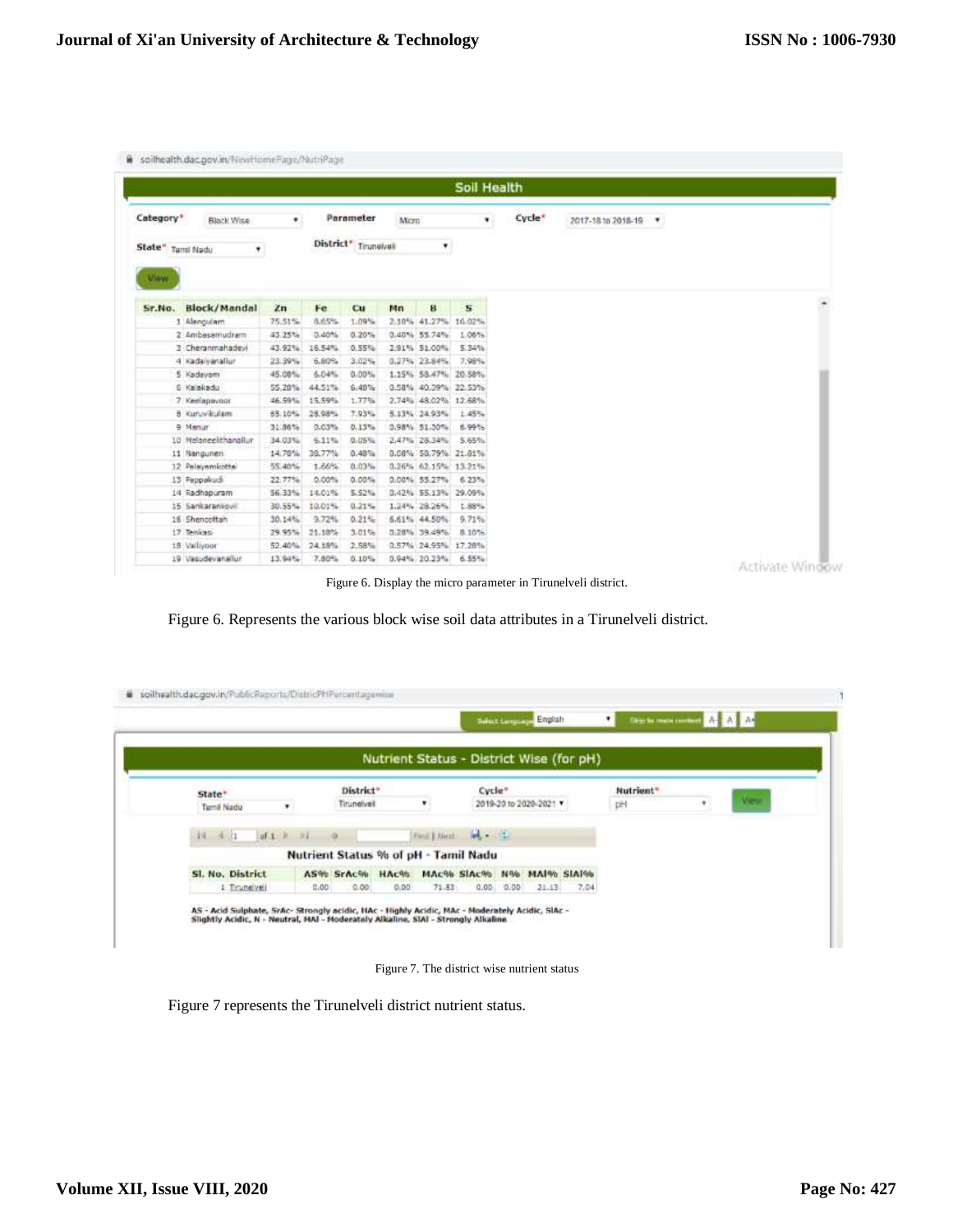## *3.3 Creating a Random Forest Model*

We are trying to predict whether a soil has low erosion. This coincides with the 'class' column, which will be our independent variable. We'll use all the other columns as features for our model. Here the python coding is used to test the soil in Tirunelveli district.

 $X = df.drop('class', axis=1)$  $y = df' class'$ 

We'll use soil-test-split to split the data.

```
from sklearn.model_selection import soil_test_split
```
# implementing soil-test-split  $X$ \_soil,  $X$ \_test,  $y$ \_soil,  $y$ \_test = soil\_test\_split $(X, y, y)$ test\_size=0.33, random\_state=66)

Now, we can create the random forest model.

from sklearn import model\_selection

# random forest model creation rfc = RandomForestClassifier()  $rfc.fit(X\_soil,y\_soil)$ 

# predictions  $rfc\_predict = rfc.predict(X_test)$ 

*3.4 Pseudocode for Random forest classification method:* 

Input: Pre- processed Data

Output: Relevant elements

Random Forest Classification:

Step 1: select the node elements in the data set

Step 2: calculate predictable frequency for each elements

Step 3: For each element in sequence, Calculate observed frequency

Step 4: sum the observed and predictable square values and divided by predictable frequency

Step 5: choose element with the maximum weight to be the subsequent node

Step 6: Takeaway the node element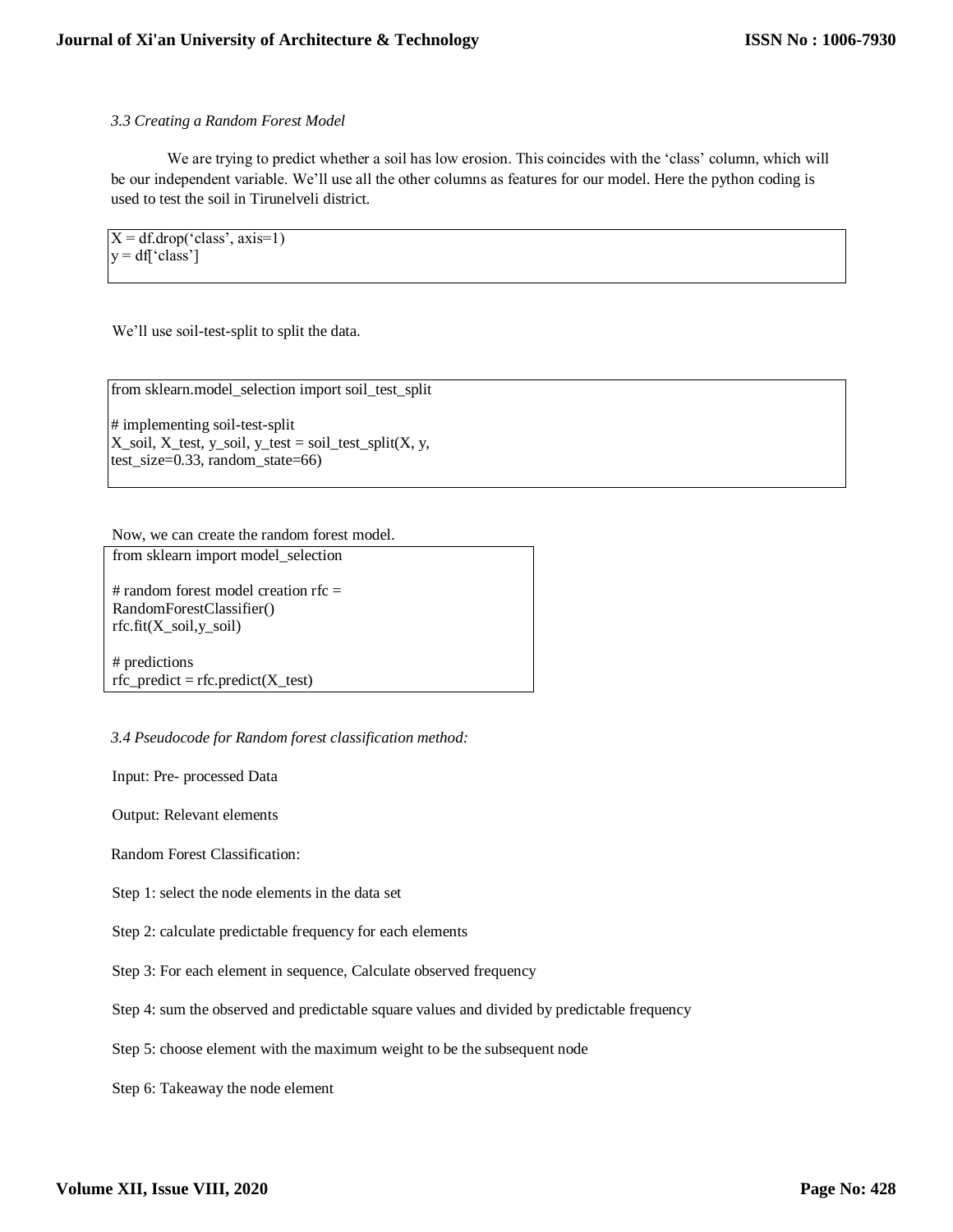Step 7: Repeat the above steps until all attributes have been used.

The above random forest classification methods are compared to find the best method for soil data. This method is used to improve the accuracy performance of the classification algorithm.

#### IV. RESULT AND DISCUSSION

R language is an open source software Package and it is mostly used to process the statistical data. It does not handle the large amount of data. So the Rhadoop, RmR, Rhdfs packages are used to integrate the R and Hadoop environment. It works with the terra bytes of data and easily handles the data. The proposed method code was written with the help of the Rhadoop packages. The main objective of proposed model is used to choose the important features for predict soil fertility level with high accuracy and less time. This work is compared with the other feature selection algorithm and the best one is taken into for random forest classification method.



Figure 8. Comparison of feature selection methods

Figure 8. Shows the weights for the feature selection methods are compared. In that, Random forest classification method gives the relevant attributes compare with the chi- square map reduce, Information gain, chisquare and gain ratio features selection methods. The highest weight attributes are taken into the classification algorithms. The highest weight attributes are pH, K, N, Fe, S, B, and OC taken into the classification algorithms.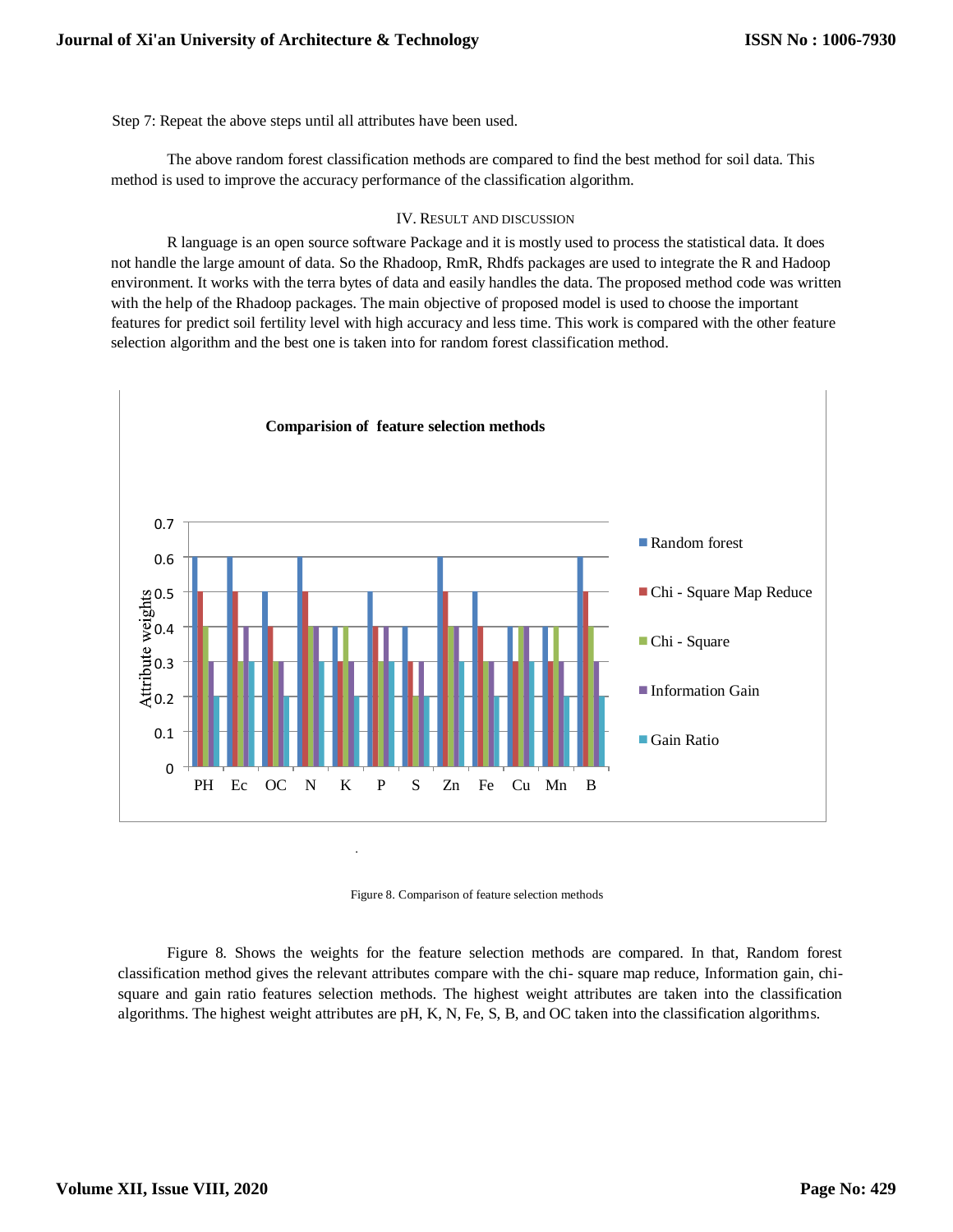| <b>Feature Selection Methods</b>      | Accuracy $(\% )$ | <b>Correctly Identified</b><br>Features $(\% )$ | <b>Incorrectly</b><br><b>Identified</b><br>Features $(\% )$ |
|---------------------------------------|------------------|-------------------------------------------------|-------------------------------------------------------------|
| Random forest classification          | 98               | 90                                              | 20                                                          |
| Chi-square Map Reduce                 | 96               | 90                                              | 30                                                          |
| Chi-square feature selection          | 95               | 80                                              | 30                                                          |
| Information Gain feature<br>selection | 89               | 70                                              | 50                                                          |
| Gain ratio feature selection          | 91               | 80                                              | 40                                                          |

| Table-3 Comparison results of feature selection methods |  |  |
|---------------------------------------------------------|--|--|
|---------------------------------------------------------|--|--|



Figure 9. Comparison results of feature selection methods.

Figure 9 shows the comparison result of execution time, accuracy, and correctly identified features and incorrectly identified features of proposed approach with the existing feature selection methods. In that, Random forest classification method produces the relevant features from large data set to predict the soil fertility level.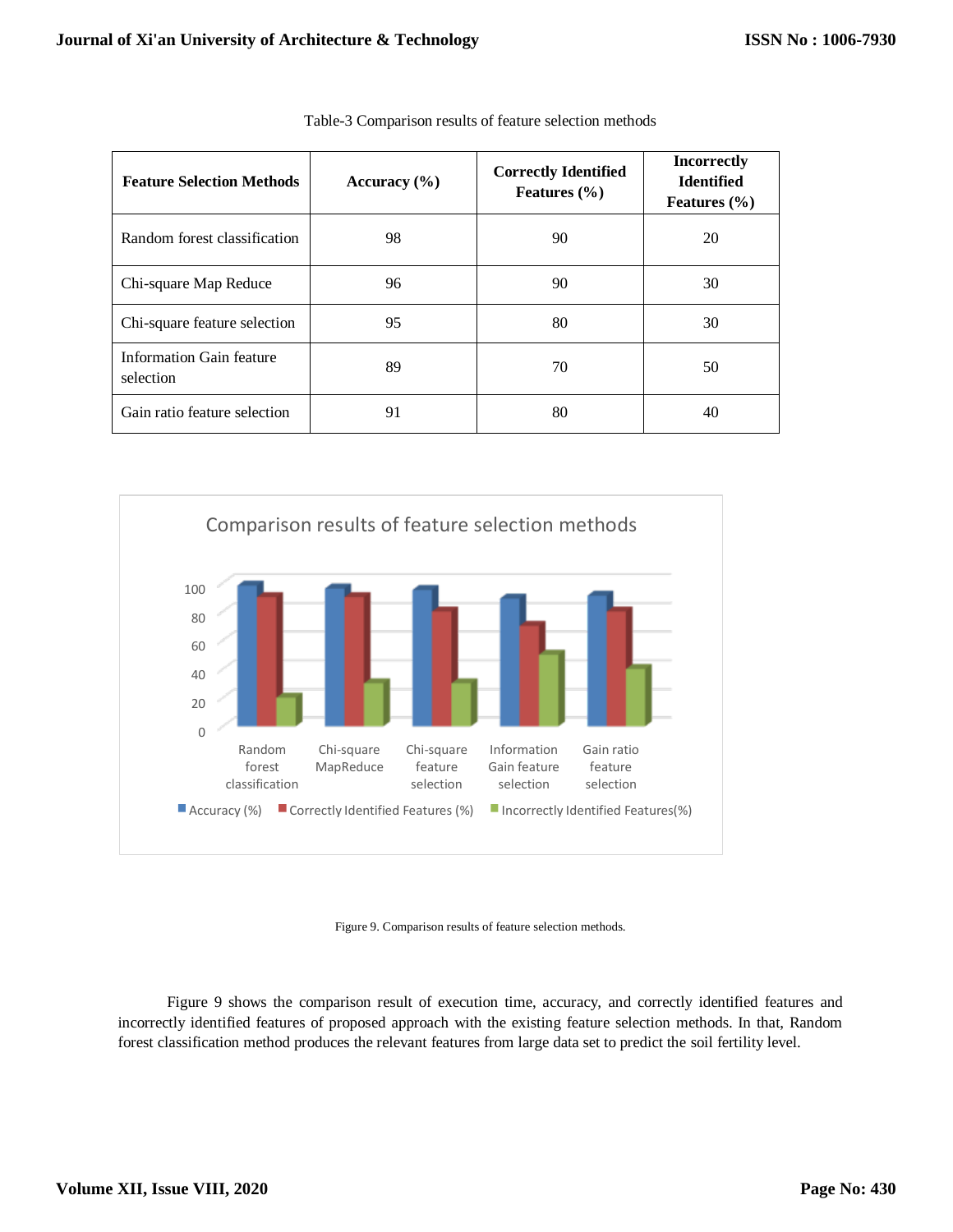#### V. CONCLUSION

Feature selection method can be widely used in many areas such as text mining, machine learning, statistics, web mining, image processing and micro array data analysis. Due to the availability of huge amount of data the feature selection has been a most important issue. To encounter the objective, a novel method has been proposed with the help of feature selection techniques to improve the performance like removing noisy data and accuracy of the data. The prosed work, using random forest classification method produced efficient results comparing with the other feature selection method. The experimental results shows that the random forest classification method gives 98% of high accuracy with the less time than the other feature selection methods. Here the attributes like pH, N, K, S, Fe, OC and B are taken in to additional classification algorithm. Thus the proposed method used to random forest classification algorithm for agricultural data analysis to produce a high accuracy and less processing time.

#### ACKNOWLEDGEMENT



K. Karthigadevi is an assistant professor of Computer applications at kalasalingam academy of Research and education. She received her Undergraduate degree in Computer Applications from Madurai Kamaraj University, Madurai, India, the post graduate degree in Computer Applications from Anna University, Chennai, India and doctoral degree in Computer Applications from Kalasalingam Academy of Research and Education, Krishnankoil, India. Her research interests include network security, data mining and cloud computing.



G. Srinivasagan is an Assistant Professor of Chemistry at Rajapalayam Rajus College, Rajapalayam. He received his undergraduate, postgraduate and doctoral degrees in chemistry from Madurai Kamaraj University, India. His research interests include network security, Datamining, bioinformatics and physical and inorganic chemistry.

#### REFERENCES

- [1]. E. Antonopoulou, S. Karetsos, M. Maliappis and A. Sideridis, Web and Mobile Technologies in a Prototype DSS for Major Field Crops, Computers and Electronics in Agriculture, 70 (2010), 292-301.
- [2]. H. Navarro-Hellín, J. M. D. Rincon, R. D. Miguel, F. S. Valles and R. T. Sánchez, A Decision Support System for Managing Irrigation in Agriculture, Computers and Electronics in Agriculture, 124(2016), 121–131.
- [3]. S. Veenadhari, B. Misra and C. D. Singh, Data Mining Techniques for Predicting Crop Productivity A Review Article, International Journal of Computer Science and Technology,2 (1) (2011), 98-100.
- [4]. P. Bhargavi and S. Jyothi, Soil Classification using Data Mining Techniques: A Comparative Study, International Journal of Engineering Trends and Technology,2(2011), 5558.
- [5]. P. Vincya and A. Valarmathi, Agriculture Analysis for Next Generation High Tech Farming in Data Mining, International Journal of Advanced Research in Computer Science and Software Engineering, 6 (5) (2016), 481-488.